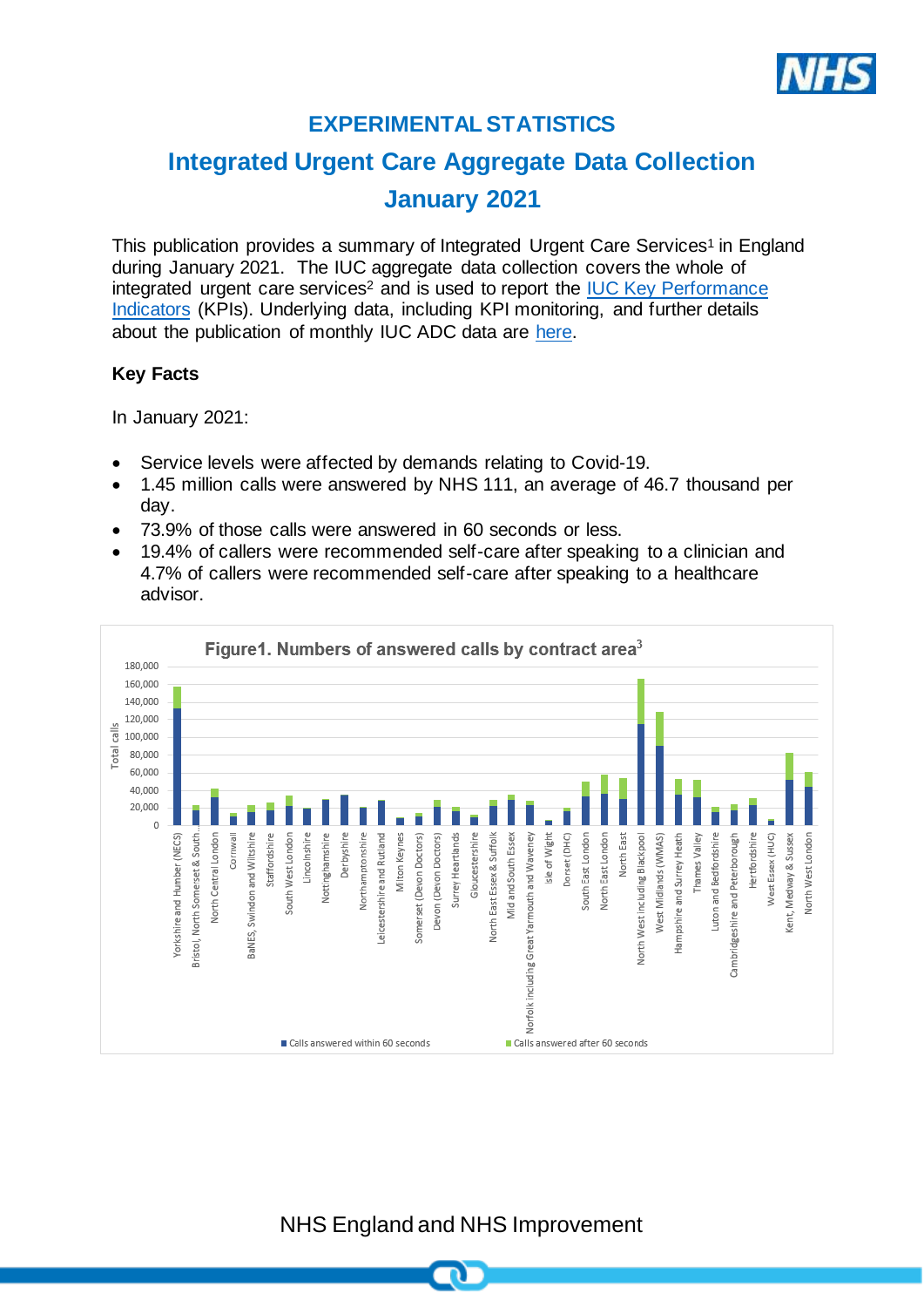### **Background**

The IUC ADC monitors the effectiveness of fully integrated urgent care services through the NHS 111 single entry point. IUC is the provision of a functionally integrated 24/7 urgent care access, clinical advice and treatment service (incorporating NHS 111 and out of hours services). Organisations collaborate to deliver high quality clinical assessment, advice and treatment to shared standards and processes, with clear accountability and leadership. Central to this is access to a wide range of clinicians; both experienced generalists and specialists. The service also offers advice to health professionals in the community, such as general practitioners, paramedics and emergency technicians, so that no decision needs to be taken in isolation. IUC services include:

- the assessment and management of patients by telephone who have called NHS 111.
- the face-to-face management of patients in any treatment centre (dealing with urgent care), the patient's residence or other location if required.

## **Comparison with the NHS 111 Minimum Data Set**

At the current time, the NHS 111 Minimum Data Set (MDS) remains the official data source, while we work on data quality and completeness of the IUC ADC. The NHS 111 MDS has been published monthly as Official Statistics since February 2012, focusing on a subset of the IUC service both in terms of data items (specifically call handling and dispositions after triage) and coverage. Some definitions in the IUC ADC have been revised to provide better clarity so not all data items are directly comparable to the [NHS 111 MDS January 2021](https://www.england.nhs.uk/statistics/wp-content/uploads/sites/2/2021/02/NHS-111-MDS-Feb-2021-Statistical-Note.pdf) due to differences in definitions. Users are advised to refer to the specification guidance for each collection which are available [here](https://www.england.nhs.uk/statistics/statistical-work-areas/nhs-111-minimum-data-set/integrated-urgent-care-aggregate-data-collection-iuc-adc/) when interpreting figures.

# **Data Quality**

Data for the IUC ADC are provided by lead data providers for each integrated urgent care service in England. It is the responsibility of commissioners of an IUC service to identify lead providers and ensure that data are supplied each month. While lead providers are responsible for collating and coordinating information for IUC ADC, they are not necessarily contracted to deliver all NHS 111 and out of hours services in the contract area. Integrated Urgent Care is provided by a variety of organisations, including ambulance services, private companies, not for profit organisations and NHS Trusts. The quality of data in this report is therefore dependent upon all parts of the IUC service supplying data to the relevant lead data provider. Where figures reflect activity by more than one IUC service provider, there may be wide variation in the underlying performance of individual parts of the service.

Details of comments received from lead data providers about specific aspects of data quality are provided [here.](https://www.england.nhs.uk/statistics/statistical-work-areas/nhs-111-minimum-data-set/integrated-urgent-care-aggregate-data-collection-iuc-adc/) This include details about missing or incomplete data; we recommend that this information is considered when interpreting results.